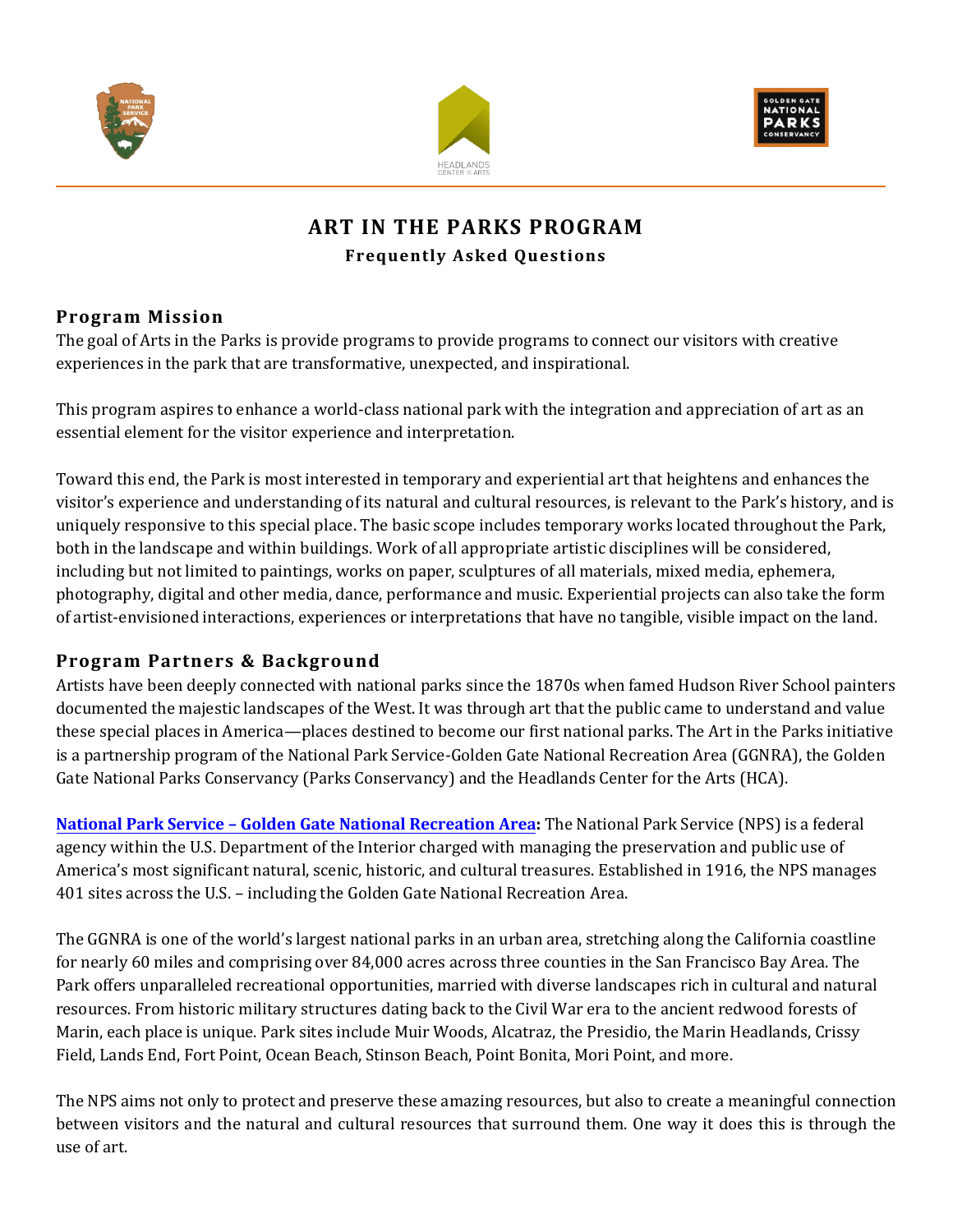The Golden Gate National Recreation Area has played a major role in continuing and expanding the historic relationship between artists and the national parks. The history of art at GGNRA is long and diverse, and ranges from performances on Alcatraz and in the Marin Headlands. Projects like *Home Land Security* in the Presidio's Fort Scott and Jeannene Przyblyski's *Comings and Goings* at Lands End demonstrate the positive impact and public benefit of thoughtful art projects throughout the Park. Furthermore, since the 1980s, the Park's primary arts partner, the Headlands Center for the Arts, has demonstrated the vital role that art and artists play in a national park and today HCA manages the leading artists-in-residence program within the National Park System.

**[Headlands Center for the Arts:](http://www.headlands.org/)** Headlands Center for the Arts is a multidisciplinary, international arts center dedicated to supporting artists; the creative process; and the development of new, innovative ideas and artwork. The campus comprises a cluster of artist-rehabilitated military buildings, just north of the Golden Gate Bridge at historic Fort Barry in the Marin Headlands, a part of the Golden Gate National Recreation Area.

**[Golden Gate National Parks Conservancy:](http://www.parksconservancy.org/)** The Golden Gate National Parks Conservancy is the nonprofit membership organization created to preserve the Golden Gate National Parks (the popular moniker for the Golden Gate national Recreation Area), enhance the experiences of park visitors, and build a community dedicated to conserving the parks for the future.

The National Park Service, together with Headlands Center for the Arts and the Golden Gate National Parks Conservancy, have a shared vision to promote the Art in the Parks program.

# **Am I eligible to apply?**

Application to the Art in the Parks program is open to all organizations; individuals are encouraged to apply with an organizational or institutional sponsor. Nonprofit organizations, public agencies, and for-profit organizations with an element of public programming are encouraged to apply. Applications will be reviewed and considered on a case-by-case basis, and are eligible for re-submission if the first proposal is not accepted. Program staff will contact you with any concerns about the proposal.

Before applying, please review the "Program Vision" and the "How do I apply?" sections, review our Art in the Parks Program Criteria document, along with the websites of each organization to best determine whether your project is appropriate for the Art in the Parks program. Golden Gate National Recreation Area[: www.nps.gov/goga](http://www.nps.gov/goga/index.htm) Headlands Center for the Arts: [www.headlands.org](http://www.headlands.org/) Golden Gate National Parks Conservancy: [www.parksconservancy.org](http://www.parksconservancy.org/)

If your project is part of a special event or a one-day event, including those that are artistic in nature, please contact the [Office of Special Park Uses](http://www.nps.gov/goga/planyourvisit/specialparkuses.htm) for more information.

## **How do I apply?**

Individuals and/or organizations interested in contributing a project to the Art in the Parks Program must fill out and submit a **[Project Proposal Application](http://www.parksconservancy.org/visit/art/apply/) form** and include a one-page project description, in order to be considered. The one-page description should address the project guidelines and selection criteria listed above, as the reviewing committee will use them to assess each proposal. Any visuals that are pertinent to the description may be included. Please note that application submittal does not guarantee the project's approval.

#### Application Process & Requirements

1. Complete the Project Proposal Application form - applications not fully completed will not be reviewed.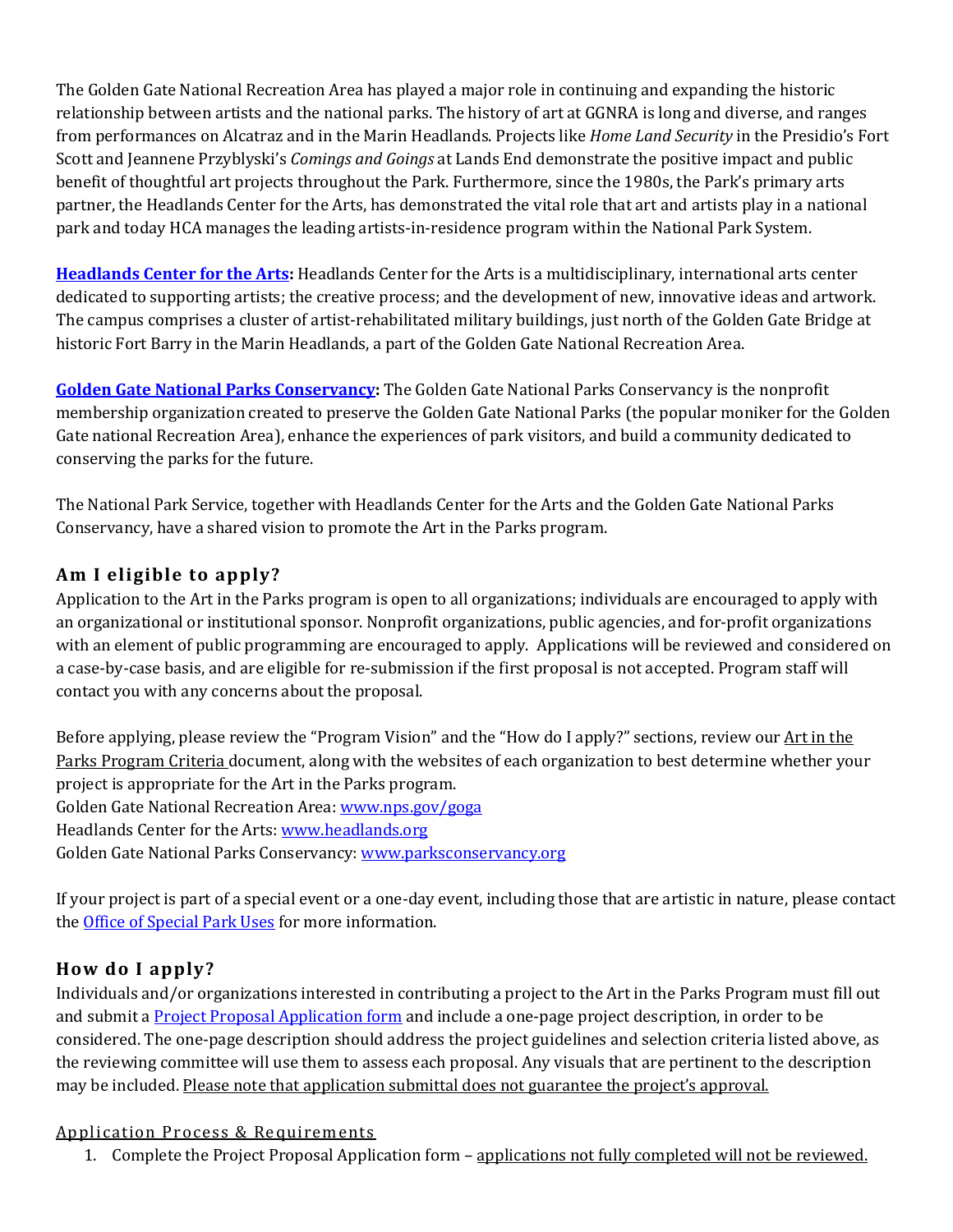You can download the application at this link: www.parksconservancy.org/visit/art/apply/

- 2. Attach a thoughtful, one-page description of the proposed project with your application form. The description should include the project's theme, its nexus to the park, and address the guidelines and selection criteria.
- 3. Applications may be submitted by email, fax or mail to the following addresses:
	- Email: [Art@parksconservancy.org](mailto:Art@parksconservancy.org) Fax: 415-561-3003 (Attention: Kate Bickert @ Art in the Parks) Mail: Kate Bickert @ Art in the Parks
		- Golden Gate National Parks Conservancy Building 201, Fort Mason San Francisco, CA 94123

## **When will I know the status of my application?**

Applications are reviewed by the Art in the Parks committee quarterly each year on the **last Wednesday** of the following months: **February, May, August,** and **November**. Applicants will be notified on the status of their application via email by the end of the review month. Applications should be submitted well in advance of the intended implementation date and at least 30 days before the quarterly review date in order to accommodate the review period. For example, applications submitted at the end of February will be reviewed in May.

## **Is there an application fee?**

There is no fee for application submittal. If your project is approved, there may be associated permitting fees (see *"*Does my project need a permit?"), as well as costs required for park staff time to support the project. The Art in the Parks Program will work with you to determine these costs.

## **Does my project need a permit?**

In most cases, approved projects will require a permit(s). The Art in the Parks Program will assist you in the Park's permitting process.

## **Is funding available?**

There is no available funding to support selected projects. If you or your organization plans to seek funding for the project proposal, we will work with you to recognize your sponsor in a way that is fair and equitable to the Art in the Parks Program partners.

## **Can I charge a fee for admission and hold private events to view my project?**

The Art in the Parks Program encourages projects to be free and open to the public. However, those requesting admission fees or fees associated with private events will be reviewed on a case-by-case basis.

# **Does my project need to reference topics specifically related to this park?**

No, but site-specific works are highly encouraged. At minimum, projects should reflect their relevancy for placement within a National Park setting – projects focusing on broader subjects and demonstrating their connection to national parklands will be considered. **Why does this project need to be in a national park site?** Please review the "Program Guidelines & Criteria" for a better understanding of program expectations.

# **Are projects required to have associated events and programming?**

No. However, there should be a plan for basic public outreach to announce and explain the nature of the project. Artists and organizations may work with program partners to incorporate project advertisement in existing communications (e.g. social media, park e-newsletters, printed calendar events, agency websites). Associated events and programming that enhance the visitor experience and understanding of the project are highly encouraged.